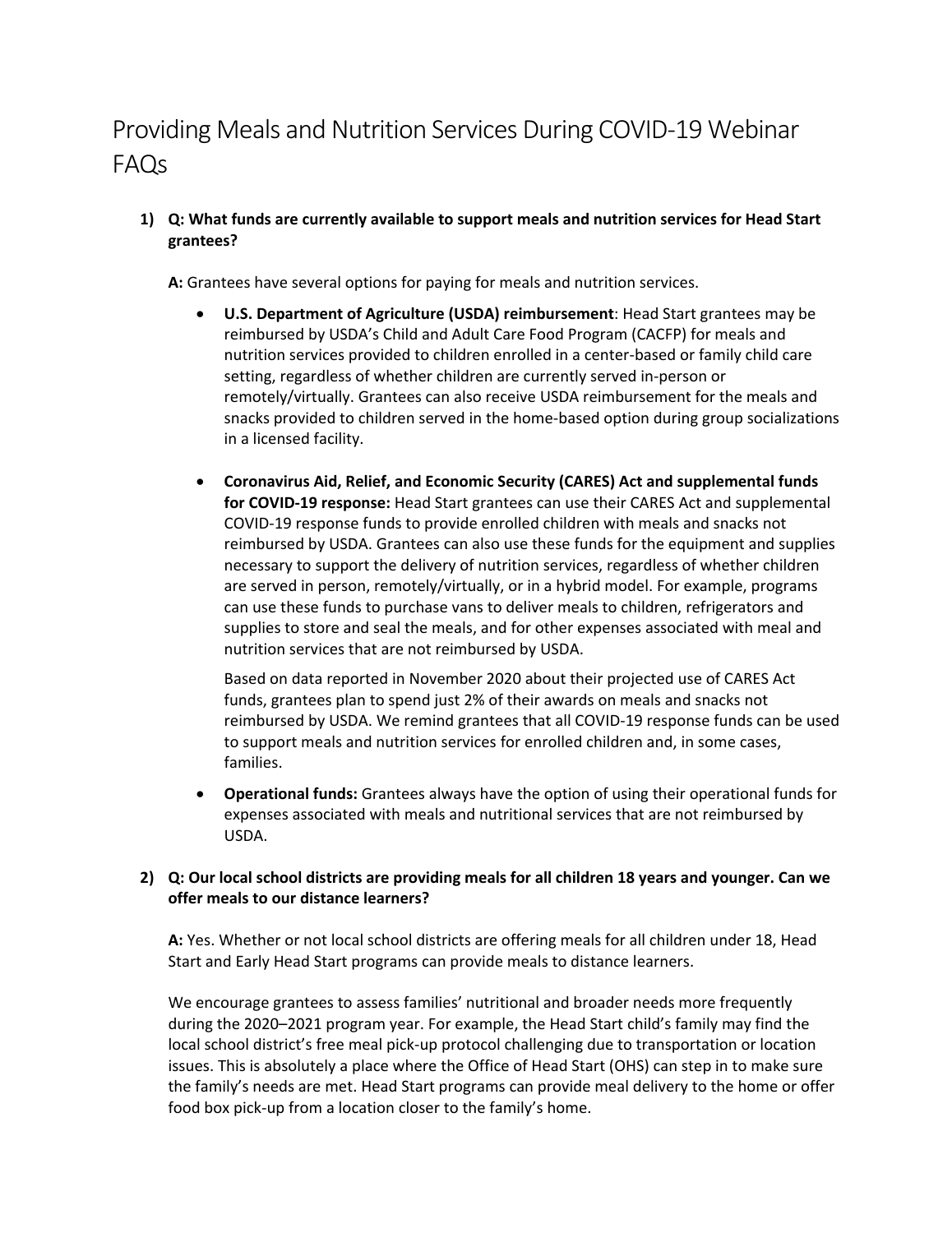**3) Q: Our Head Start program has not been providing food to families because we no longer have kitchen staff to help. How can we support our children's nutrition needs without staff to gather or cook food?**

**A:** We know programs have made changes to their staffing plans to support the delivery of services during the pandemic. While some programs are currently operating in the virtual or remote setting, kitchen staff can still work in person at the Head Start or Early Head Start center.

We encourage programs to continue to be creative. Staff who cannot work in their traditional roles may temporarily work to support meals and nutritional services. Staff wages and benefits are an allowable use of USDA funds, or CARES Act funds if they are needed to respond, prepare, or prevent the spread of COVID-19.

Grantees who temporarily do not have kitchen staff to prepare food can consider other options to provide nutritional support to families. Head Start programs can take advantage of USDA [programs and flexibilities](https://www.fns.usda.gov/coronavirus) and develop or strengthen partnerships with local food banks or nonprofits. They can also provide food boxes either through delivery or pick-up.

Regardless of how a program decides to address this issue, please note that child nutrition is a foundational element of Head Start and Early Head Start service delivery ([45 CFR §1302.44](https://eclkc.ohs.acf.hhs.gov/policy/45-cfr-chap-xiii/1302-44-child-nutrition)). Programs are required to provide nutrition support to families and to identify each child's nutritional health needs [\(45 CFR §§1302.46](https://eclkc.ohs.acf.hhs.gov/policy/45-cfr-chap-xiii/1302-46-family-support-services-health-nutrition-mental-health) and [1302.42\(b\)\(4\)](https://eclkc.ohs.acf.hhs.gov/policy/45-cfr-chap-xiii/1302-42-child-health-status-care)).

In the event that a grantee does not have kitchen staff due to safety concerns, staff should be made aware that the CDC reports the risk of getting COVID-19 from eating or handling food and food packages to be very low. For more information regarding kitchen safety, please see the CDC's [Food and COVID-19](https://www.cdc.gov/coronavirus/2019-ncov/daily-life-coping/food-and-COVID-19.html#:~:text=Food%20safety%20in%20the%20kitchen&text=Currently%2C%20there%20is%20no%20evidence%20that%20the%20virus%20that%20causes,temperatures%20to%20prevent%20foodborne%20illness) webpage.

## **4) Q: Can children enrolled in the home-based option receive meal service through CACFP?**

**A:** If a child is normally enrolled in the home-based program option, CACFP does not cover food costs other than for the meals and snacks served during group socializations. However, programs can use COVID-19 or operational funds to provide meals to home-based learners, both for group socializations and other nutrition services.

## **5) Q: If we have used up our CARES Act funding, can we use our main grant to provide food boxes for the meals and snacks not reimbursed by USDA?**

**A**: Yes. OHS funds may be used to cover the cost of food for the enrolled child when allowable costs are not covered by the USDA  $(45$  CFR §1302.44(b)).

Remember, while all OHS funds require adequate documentation of why the expense is necessary and reasonable, CARES Act funds require a direct connection to preventing, preparing for, and responding to the COVID-19 pandemic.

## **6) Q: Can we give families grocery gift cards to purchase meals with Head Start and Early Head Start funds?**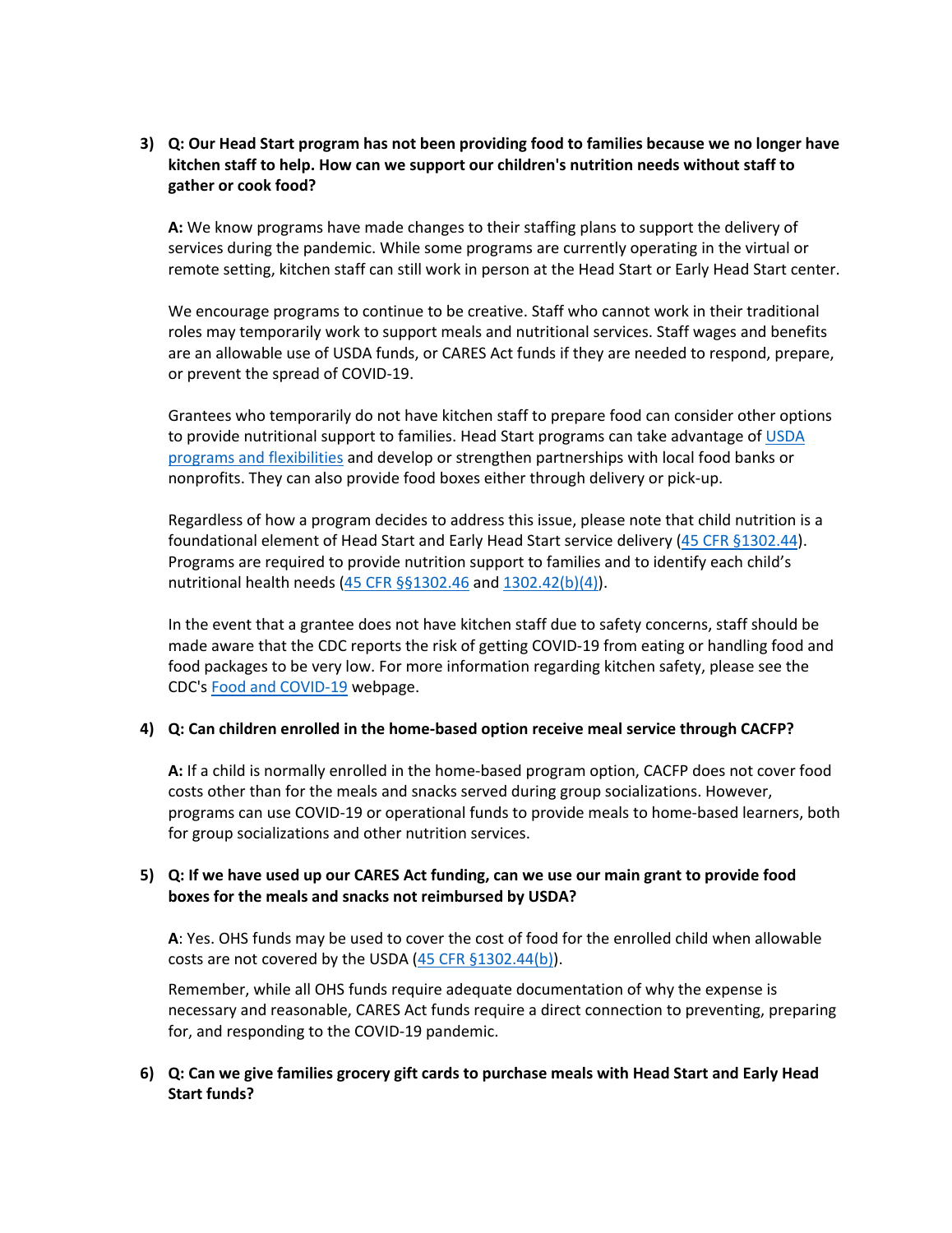**A:** In general, services are for the enrolled child. However, we are operating in unprecedented times. Hunger among other household members may interfere with the ability of the family to support and participate in the delivery of remote services to the enrolled child. If that is the case, then Head Start and CARES Act funds can be used to provide food to the household so that learning can effectively occur in the home. This is allowable in rare cases where community food resources are exhausted or cannot be accessed by the family of an enrolled child, due to home quarantine for example.

The expense of grocery store gift cards would need to be both reasonable and necessary, with adequate documentation that explains why.

## **7) Q: CACFP only allows meals for the Head Start child. How do we provide a meal for the Head Start child and not the other children in the family?**

**A:** A program's initial response to food insecurity and hunger for enrolled families is to connect the family with community resources such as food pantries. Even if an enrolled child's food needs are being met, hunger on the part of other household members can interfere with the ability of the family to support and participate in the delivery of remote services to the enrolled child. In those rare cases where community food resources are exhausted or cannot be accessed by the family of an enrolled child, due to quarantine in the home, for example, Head Start and CARES Act funds can be used to provide food to the household so that learning can effectively occur in the home.

## **8) Q: How do we document attendance for non-congregate meals?**

**A:** Documenting attendance for non-congregate meals can include daily rosters, sign-in sheets, or, with state agency approval, other methods that result in accurate recording of daily attendance. Programs should check with their local CACFP agency contact regarding required documentation.

#### **9) Q: Are meals that incorporate component flexibilities reimbursable under CACFP?**

**A:** Yes, meals are reimbursable under CACFP if the program's state agency approves the meal pattern/component flexibility.

# **10) Q: Can someone address accommodations of students with food allergies within these programs?**

**A:** When planning a non-congregate meal service, state agencies and program operators should consider how individuals who require meal modifications will be identified and served. Students with documented special dietary needs and food allergies must continue to be accommodated during COVID-19. Programs should make every effort to provide appropriate meal substitutions for these students. Program staff should have open conversations with families about how meal accommodations are typically made at home and consider if similar accommodations are feasible in the program.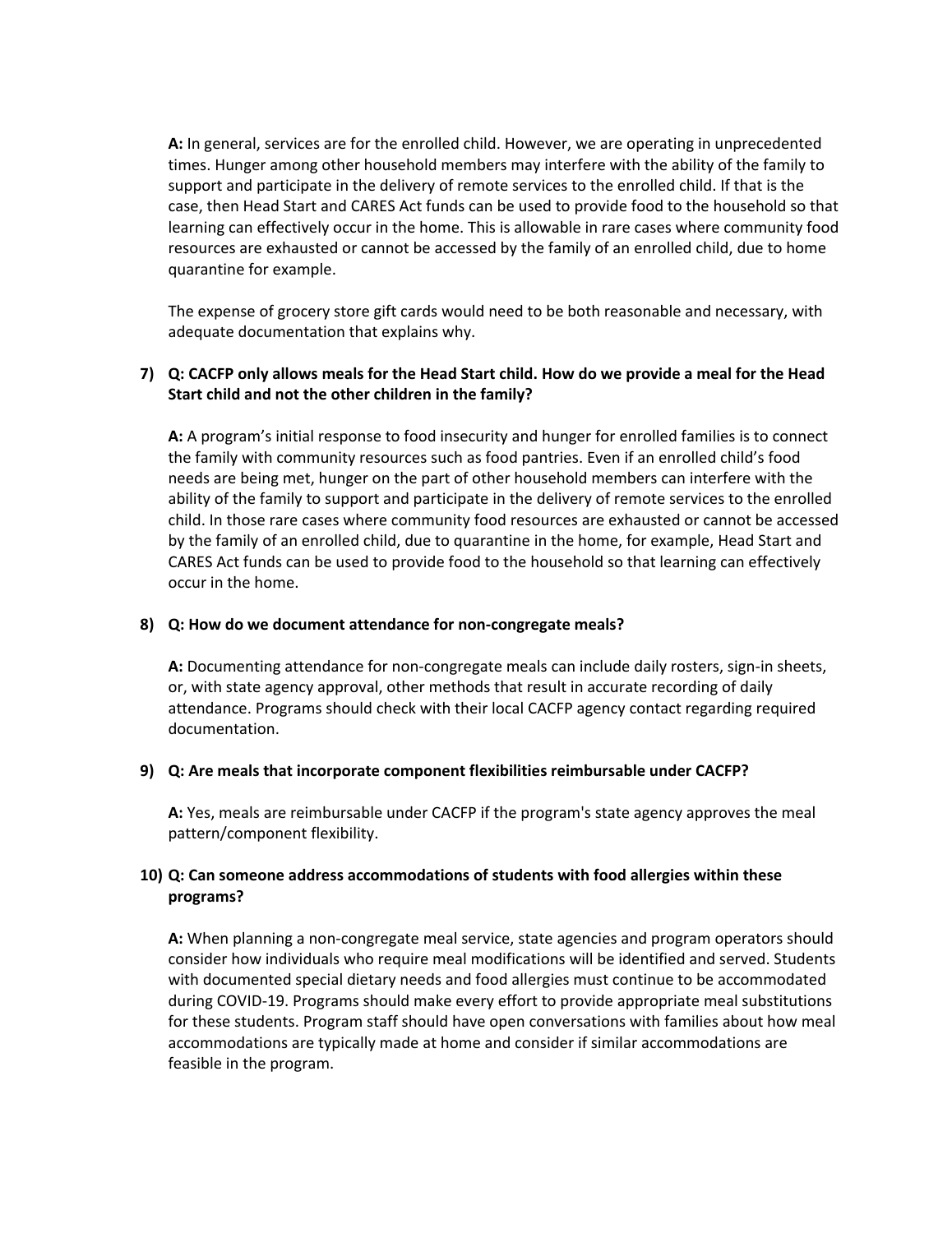## **11) Q: Is there flexibility for reimbursement when a meal is not picked up by or delivered to an enrolled child?**

**A:** No. Meals must be picked up or properly delivered to be claimed for reimbursement.

# **12) Q: Can CACFP sites that remain open implement the non-congregate and meal time nationwide waivers?**

**A:** The nationwide waivers to allow meal service time flexibilities and non-congregate feeding in the Child Nutrition Programs during the coronavirus pandemic do not require that a CACFP site be closed. Under these waivers, day care homes and centers that are still open can provide meal service on site to participants in attendance. They can also arrange meal service pick-ups or delivery for participants temporarily not in attendance. If the CACFP operator determines there is a need and it is logistically feasible to implement these options, it can do so for all or some of its participants.

## **13) Q: If a parent wants to pick up part of the meal, can we still count if for reimbursement? For example, they want the main meal but not the milk.**

**A:** Programs should gently remind parents the importance of each component and how items like milk contain many key nutrients that support a child's growth and development. Parents must pick up a complete meal (including milk) in order for it to be claimed for reimbursement.

## **14) Q: If a child does not have the state-mandated flu shot, can we still claim grab-and-go meals through CACFP?**

**A:** Programs should check with their local CACFP agency contact.

# **15) Q: Head Start programs that are continuing to operate CACFP using the non-congregate nationwide waiver want to send home infant formula for the week. Is this allowed?**

**A**: Yes. Please see [Providing Multiple Meals at a Time During the COVID-19 Pandemic](https://www.fns.usda.gov/tn/providing-multiple-cacfp-meals-during-coronavirus).

# **16) Q: May a center- or home-based early childhood program claim reimbursement for CACFP meals that children take home to consume on weekend days when they are not in care?**

**A**: Under certain circumstances, yes. Please see [Q&As Relating to the Nationwide Waiver to](https://www.fns.usda.gov/disaster/pandemic/covid-19/qas2-nationwide-waiver-sfsp-seamless-summer-through-sy-2020-21)  [Allow Summer Food Service Program](https://www.fns.usda.gov/disaster/pandemic/covid-19/qas2-nationwide-waiver-sfsp-seamless-summer-through-sy-2020-21) (SFSP) and Seamless Summer Option (SSO) Operations [Through School Year 2020-2021](https://www.fns.usda.gov/disaster/pandemic/covid-19/qas2-nationwide-waiver-sfsp-seamless-summer-through-sy-2020-21), question 11.

# **17) Q: What is the maximum number of program meals and snacks that can be claimed for federal reimbursement each day?**

**A:** Please see [Child Nutrition Program Nationwide Waivers: Q&As](https://www.fns.usda.gov/cn/covid-19/nationwide-waivers-qas), question 8.

**18) Q: If a center- or home-based early childhood program continues to provide CACFP meals and snacks during the COVID-19 pandemic, can the facility also be approved to operate as an SFSP site?**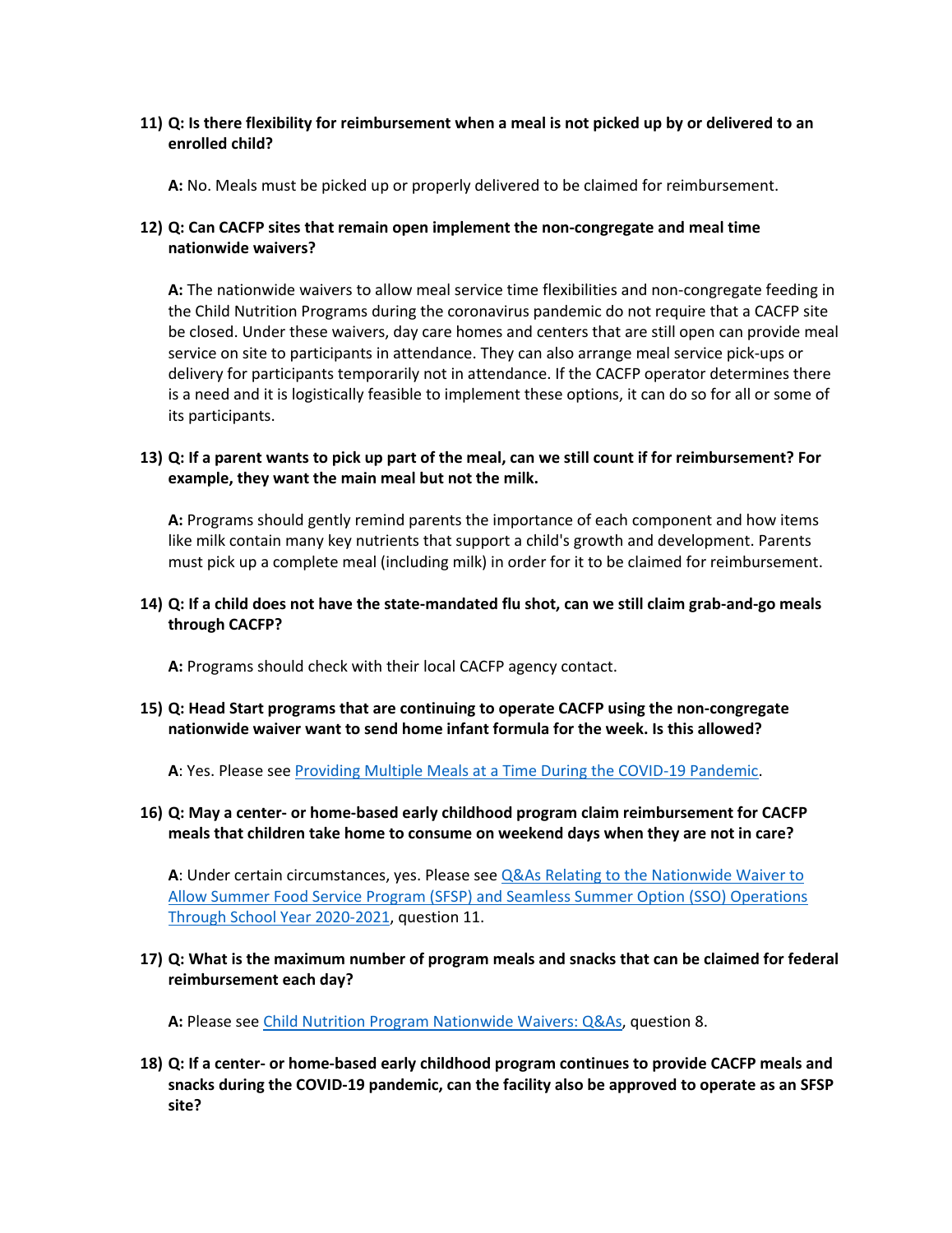**A**: Yes, under certain circumstances. Please see [Child Nutrition Program Meal Service During](https://protect2.fireeye.com/v1/url?k=7e4d2686-21d61e52-7e4d17b9-0cc47a6d17cc-44695e8b5aa8b68b&q=1&e=f9668c7e-18ed-420a-ad24-a376816b4bd4&u=https%3A%2F%2Ffns-prod.azureedge.net%2Fsites%2Fdefault%2Ffiles%2Fresource-files%2FSP15_CACFP09_SFSP08-2020os.pdf)  [Novel Coronavirus Outbreaks: Q&As](https://protect2.fireeye.com/v1/url?k=7e4d2686-21d61e52-7e4d17b9-0cc47a6d17cc-44695e8b5aa8b68b&q=1&e=f9668c7e-18ed-420a-ad24-a376816b4bd4&u=https%3A%2F%2Ffns-prod.azureedge.net%2Fsites%2Fdefault%2Ffiles%2Fresource-files%2FSP15_CACFP09_SFSP08-2020os.pdf), question 2.

## **19) Q: Does the child need to be present for home meal delivery?**

**A:** No. Please see [COVID-19 Congregate Meal Waivers & Q&As on Summer Meal Delivery Using](https://www.fns.usda.gov/sfsp/covid-19/covid-19-meal-delivery)  [Existing Authority](https://www.fns.usda.gov/sfsp/covid-19/covid-19-meal-delivery), question 7.

## **20) Q: Are signatures required?**

**A:** No. As long as the CACFP operator has obtained the household's written consent to deliver meals and has verified the current address, the child or adult participant does not need to be present at the time of delivery. If the meals are shelf stable, no one need be present as long as the address has been verified. Please consider state and local food safety requirements and best practices.

It is critical that agencies protect the confidentiality of participants and their households throughout this process. When using Head Start program dollars for meal support not reimbursable by USDA, grantees need to follow their policies and procedures for tracking and documenting the use of those funds.

# **21) Q: How can we address children going to a center but not wanting to eat or drink for the whole day?**

**A:** Teachers and caregivers should be aware of changes in behavior, such as irregular eating and sleep patterns, and how they may be a result of stress or anxiety in children due to the pandemic. [Helping Children Cope](https://www.cdc.gov/coronavirus/2019-ncov/daily-life-coping/for-parents.html) from the CDC provides a good resource for identifying behavioral changes in children.

## **22) Q: Is it safe for children to have vitamin supplements?**

**A:** Parents are encouraged to check with their child's primary care physician regarding the use of [vitamin supplements.](https://www.hsph.harvard.edu/nutritionsource/2020/04/01/ask-the-expert-the-role-of-diet-and-nutritional-supplements-during-covid-19/) We know that healthy eating behaviors lead to higher consumption of foods containing nutrients that protect us from illness, including those caused by bacterial and viral infections. Families should focus on a providing children a variety of fruits, vegetables, whole grains, legumes, and nuts, dairy foods, and lean protein sources. Children should have limited intake of red and processed meat, refined carbohydrates, and sugar.

## **23) Q: All food items we provide are shelf stable. Are we allowed to give families two weeks of food at a time?**

**A:** State agencies will approve a plan that includes pick-up of meals for multiple days, up to one week at a time. Programs should check with their state and local CACFP agencies for more information.

#### **24) Q: Are we supposed to sanitize food packages (e.g., case of canned fruit)?**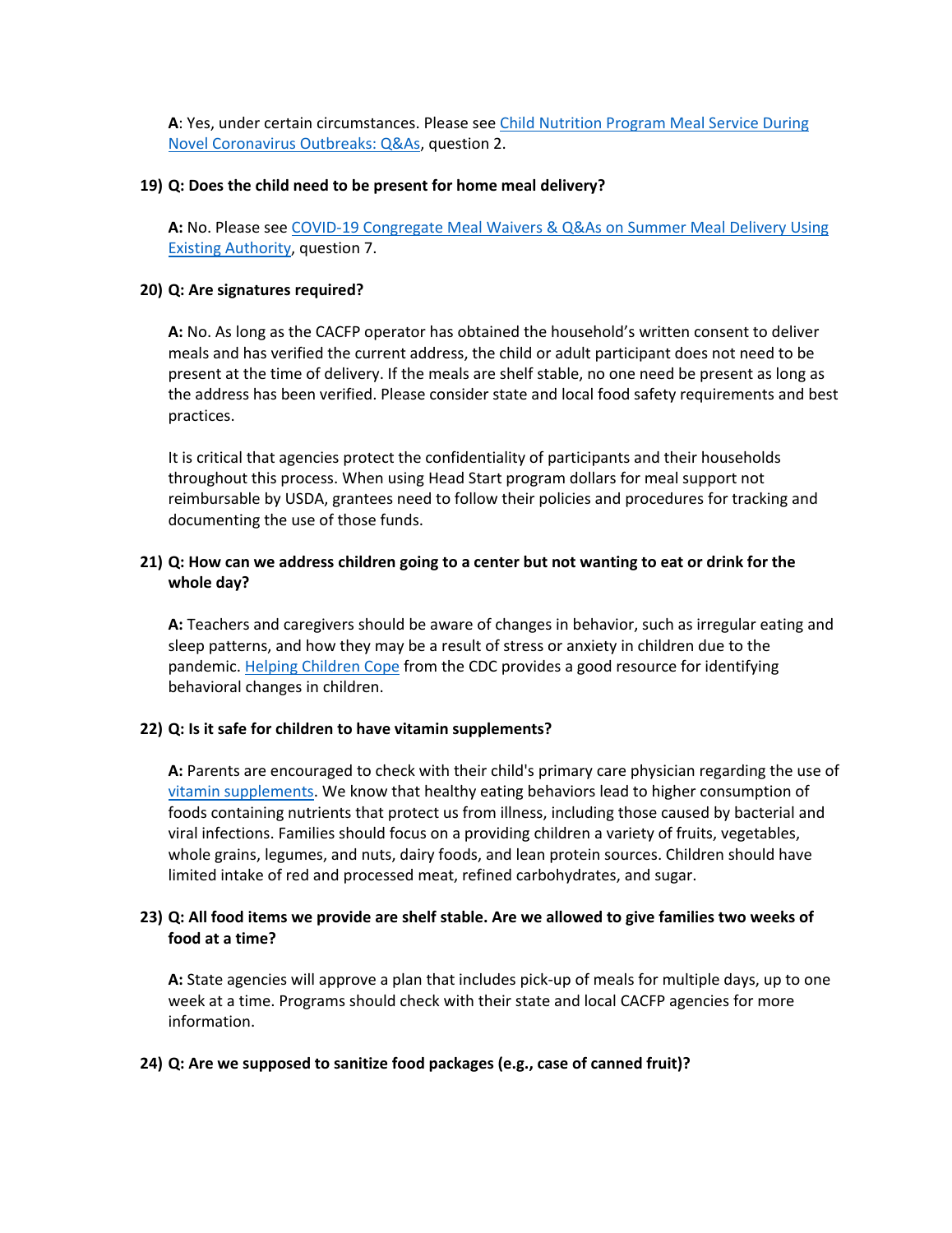**A:** Currently, there is no evidence that food is associated with spreading the virus that causes COVID-19. Programs should regularly clean kitchen counters and use a disinfectant product from the Environmental Protection Agency's [List N: Disinfectants for COVID-19](https://www.epa.gov/pesticide-registration/list-n-disinfectants-coronavirus-covid-19), following the manufacturer's directions. Before preparing food on the kitchen counter, rinse disinfected surface with water. If program staff wish, they may wipe down product packaging and allow it to air dry as an extra precaution. Do not use disinfecting products on food or food packaging as it may stay on the surface or get inside products and be consumed. After shopping, handling food packages, or before preparing or eating food, it is important to always wash your hands with soap and water for at least 20 seconds. Please refer to the CDC's [Food and COVID-19](https://www.cdc.gov/coronavirus/2019-ncov/daily-life-coping/food-and-COVID-19.html) webpage for additional food safety information.

## **25) Q: How can we avoid losing reimbursement because families signed up for meal pick-up and never arrived? Sometimes, 50% of families that order meals do not pick up the food.**

**A:** Programs should set up regular lines of communication with families around meal pick-up. This can be a simple text message reminder that families opt-in for when registering for meal pick-ups. Families are under a lot of stress right now and reminders and regular communication may help. Head Start staff can reach out to those families not picking up food to ask how the program can support them. It may be something as simple as not having appropriate personal protective equipment (PPE), like a mask, or fear of getting COVID-19 in public that prevents them from picking up food.

# **26) Q: Do you have any guidance or reference for bottles and other home items being brought into the center?**

**A:** For infant bottles, programs and families should continue to practice safe handling and feeding of breastmilk and formula. Before preparing a bottle, program staff should wash hands with soap and water for at least 20 seconds. Parents and guardians should supply enough clean and sterilized bottles to be used throughout the day. The bottles must be sanitary, properly prepared, and stored when not in use. For more information, refer to Caring for Our Children (CFOC) standards [4.3.1.3: Preparing, Feeding, and Storing Human Milk](https://nrckids.org/CFOC/Database/4.3.1.3) and [4.3.1.5: Preparing,](https://nrckids.org/CFOC/Database/4.3.1.5)  [Feeding, and Storing Infant Formula](https://nrckids.org/CFOC/Database/4.3.1.5).

Programs should encourage families to wash their child's water bottle daily. Similar to serving meals and snacks, program staff should be responsible for refilling water bottles.

If other items, including food, are being brought in from home, refer to the [webinar resource list](https://goto.webcasts.com/viewer/event.jsp?ei=1414075&tp_key=1b8b9c9d4e) for more information on safety and handling.

## **27) Q: What is the recommendation regarding use of non-disposable utensils during mealtime?**

**A:** Programs using non-disposable utensils during meals and snack time should continue [safe](https://www.sfdph.org/dph/files/EHSdocs/Covid19/Covid-19_Guidance_Food_Facilities.pdf)  [food practices](https://www.sfdph.org/dph/files/EHSdocs/Covid19/Covid-19_Guidance_Food_Facilities.pdf). Clean utensils and cookware with hot soapy water, rinse, and sanitize.

#### **28) Q: What is the recommendation for serving water during family style meals?**

**A:** During the COVID-19 pandemic response, programs should plan for staff to offer and serve water individually to children rather than using a self-service option, such as a water tank or pitcher.